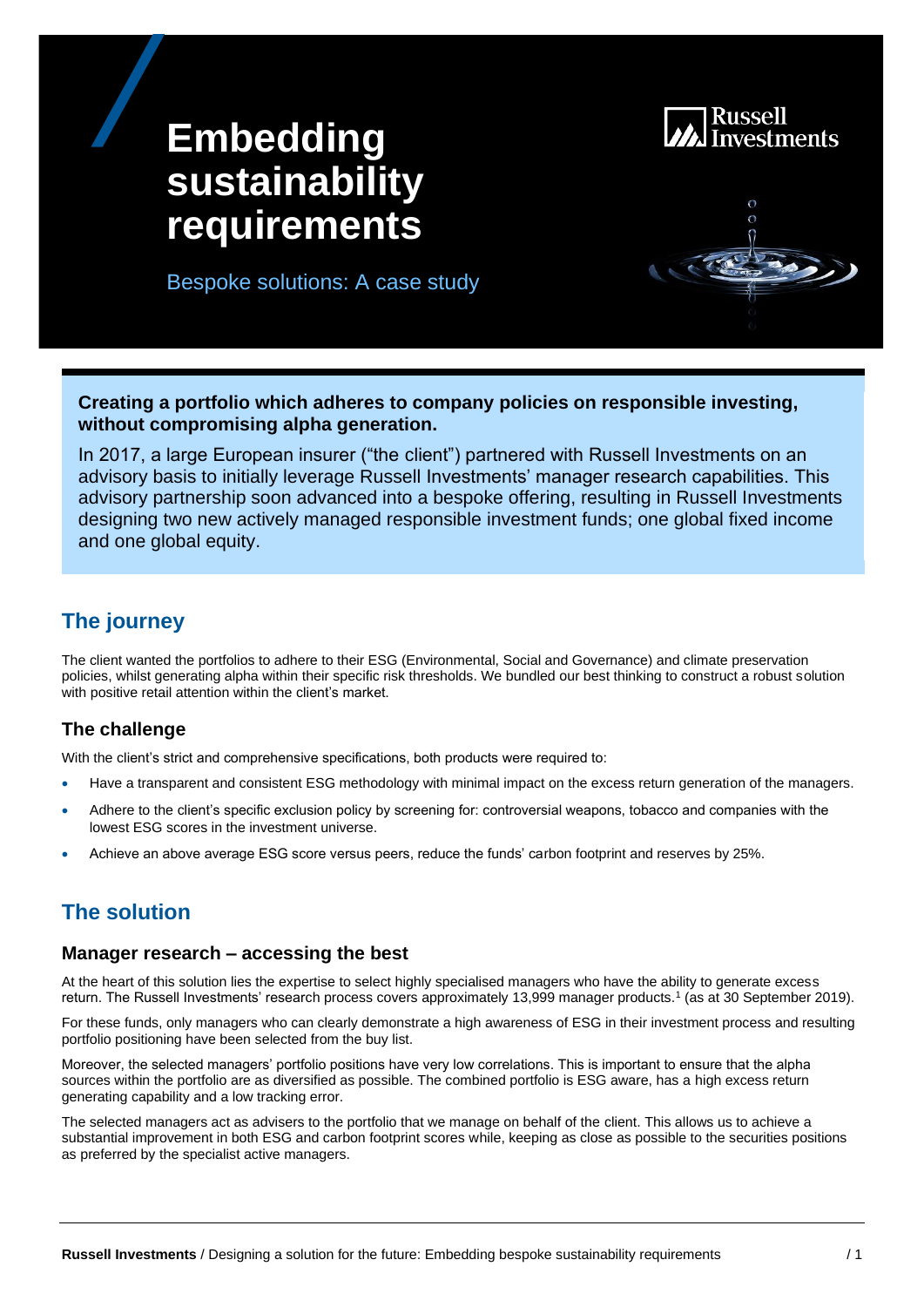#### **Putting standards in place to support ESG capabilities**

On 31 January 2018, the European Commission's High-Level Expert Group on Sustainable Finance published its Final Report.<sup>2</sup> In this report it formulates eight strategic recommendations for a financial system that supports sustainable investments.

In order to meet the client's objective of responsible investing throughout both funds, Russell Investments helped the client meet the needs of achieving the Febelfin qualification, receiving the 'Sustainable label' – a visible label which aims to instill trust and guarantee potential investors of the sustainable nature of the fund.

The comprehensive requirements for the sustainable label were met in November 2019, where Russell Investments worked closely with the client to ensure the following standards were achieved:

**Negative / exclusionary screening**, In the investment guidelines of both ESG funds we include the guideline that 15% of the companies and countries with the lowest ESG score will be excluded.

**Integration of ESG factors**, Russell Investments selects the best investment managers and rates them out of 5, based on their environmental, social and governance policies. Only managers ranking 4 or above are considered for both ESG funds.

#### **A sustainable product shall not finance:**

- **1.** Worst offenders of the UN Global Compact
- **2.** Weapons
- **3.** Tobacco
- **4.** Coal
- **5.** Unconventional oil & gas

**Transparency**, A sustainable product shall provide an overview of its position towards potentially unsustainable practices and issues that are the subject of societal debate and controversy.

**Information**, the sustainable character of the product shall be clearly stated in the prospectus. In addition to the ESG criteria being applied, all securities will be subject to an exclusion list that is revised and updated on a periodic basis and which will identify companies or issuers that are responsible for producing and/or commercialising controversial weapons or which are domiciled in countries that are deemed to have high levels of corruption or which lack transparency.

**Supervision**, the product manager shall designate a qualified independent third party of its choice to verify if and attest that the portfolio is compliant with its sustainability policy and with the quality standard.

In addition to the above standardised requirements, the funds also demonstrated positive best in class screening, outlining the positive tilt in the funds toward underlying companies with the highest ESG scores.

#### **Exclusions – without reducing alpha potential**

As per the client's requirements, controversial weapons, tobacco and companies with the lowest ESG scores in their investment universe are continuously screened for - and excluded where possible.

Exclusions, however, can shrink a fund's investable universe and expose it to reduced excess return potential and/ or increased tracking error risks.

Besides this (and more importantly), exclusions can be harmful. A classic example is where exclusions myopically focus on carbon emission, while neglecting investments in renewable sources of energy.

We are therefore very reluctant to utilise exclusions as a tool beyond this point. To hit the remaining ESG targets for the fund, a tilting methodology is utilised. There will be an appropriate oversight and governance of exclusion list part of quarterly fund review process.

#### **Portfolio tilting – minimal moves, maximum results**

At this stage in the process, the portfolio's ESG and carbon scores are compared to their targets. Where improvements are required, we apply our proprietary tilting methodology to lift the average ESG score and/or reduce carbon reserves and footprint to the desired levels.

All positions in the portfolio are scored and ranked. By lowering the weighting towards the lower scoring companies in favour or better scoring ones, the portfolio characteristics are tilted to achieve the desired ESG and carbon targets.

When it comes to managing the carbon footprints of the portfolio, we carefully avoid just penalising 'heavy emitters'. Instead we also give an incentive to companies that actively support the transition to green energies.

This considerate re-weighting methodology focuses on stabilising the portfolio's active share, rather than on correlations. While the latter is commonly used, it suffers from correlation instability. The process results in a very modest additional ESG specific tracking error of 30-50 bps (at the most).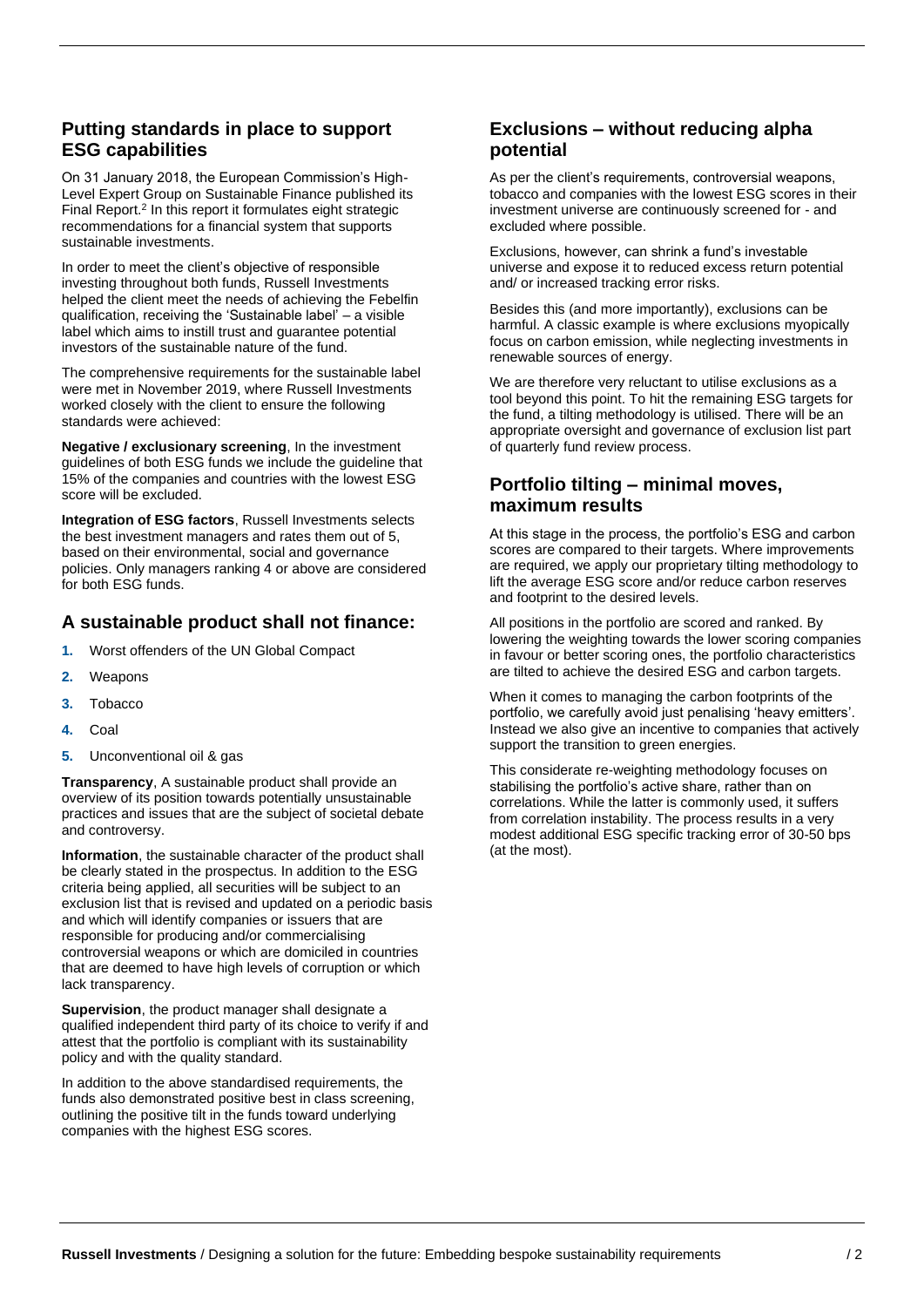# **Why Active Share?**

The active share is a measure that summarises the differences of a portfolio's stock positions against those of a representative index. It plays an important role in our portfolio construction process. To optimise the excess return generating capability of the portfolio, we seek to exploit high active shares of the specialist managers. By combining manager portfolios with low correlation, the overall portfolio embeds highly dispersed security positioning, leading to a low tracking error.

As we apply our unique ESG and climate preservation screens, we seek to minimise tracking error in this part of our process to prevent dilution of the security selection of our managers. Instead of seeking further dispersion, we aim to stay as close to the individual security holdings as possible. This ensures that, while arriving at the desired ESG and carbon targets, the original portfolio's risk and return characteristics are preserved as much as possible.

#### **Responsible voting - and ownership governance**

We have two global committees dedicated to ensuring that our Proxy Voting Guidelines are aligned with current best practices regarding voting on ESG issues.

In voting, Russell Investments aims to protect and enhance minority shareholder rights and shareholder value. To protect the financial outcomes of the funds, Russell Investments supports solid governance standards and high levels of disclosure when voting on behalf of the client.

## **The outcome**

Russell Investments and the client formed a joint investment committee, enabling the client to still have full control of the investment decisions, with a strategic partner in order to successfully achieve the following:

- Consistently high ESG scores within the top two quintiles of the active management universe
- A selection of the best investment managers which have been ranked 4 or above, based on their environmental, social and governance policies.
- The equity portfolio managed over 30% reduction in Carbon Reserves & Footprint. For Fixed Income, this reduction was over 60%
- On track to realise the excess return targets
- We reduced the fund's carbon emissions and carbon reserve exposure by 25% relative to the MSCI World Index benchmark

# **Concluding thoughts**

Responsible Investment solutions are growing in popularity as businesses, including Russell Investments and clients alike, look to engage more with the people and environment around them - both today and in the future.

For a solution that considers ESG factors, contains specific exclusions, supports carbon reduction and benefits green energy investment, please get in touch.

<sup>1</sup> Source: Russell Investments, 30 September 2019

<sup>2</sup> Source:<https://ec.europa.eu/info/publications/180131-sustainable-finance-report>